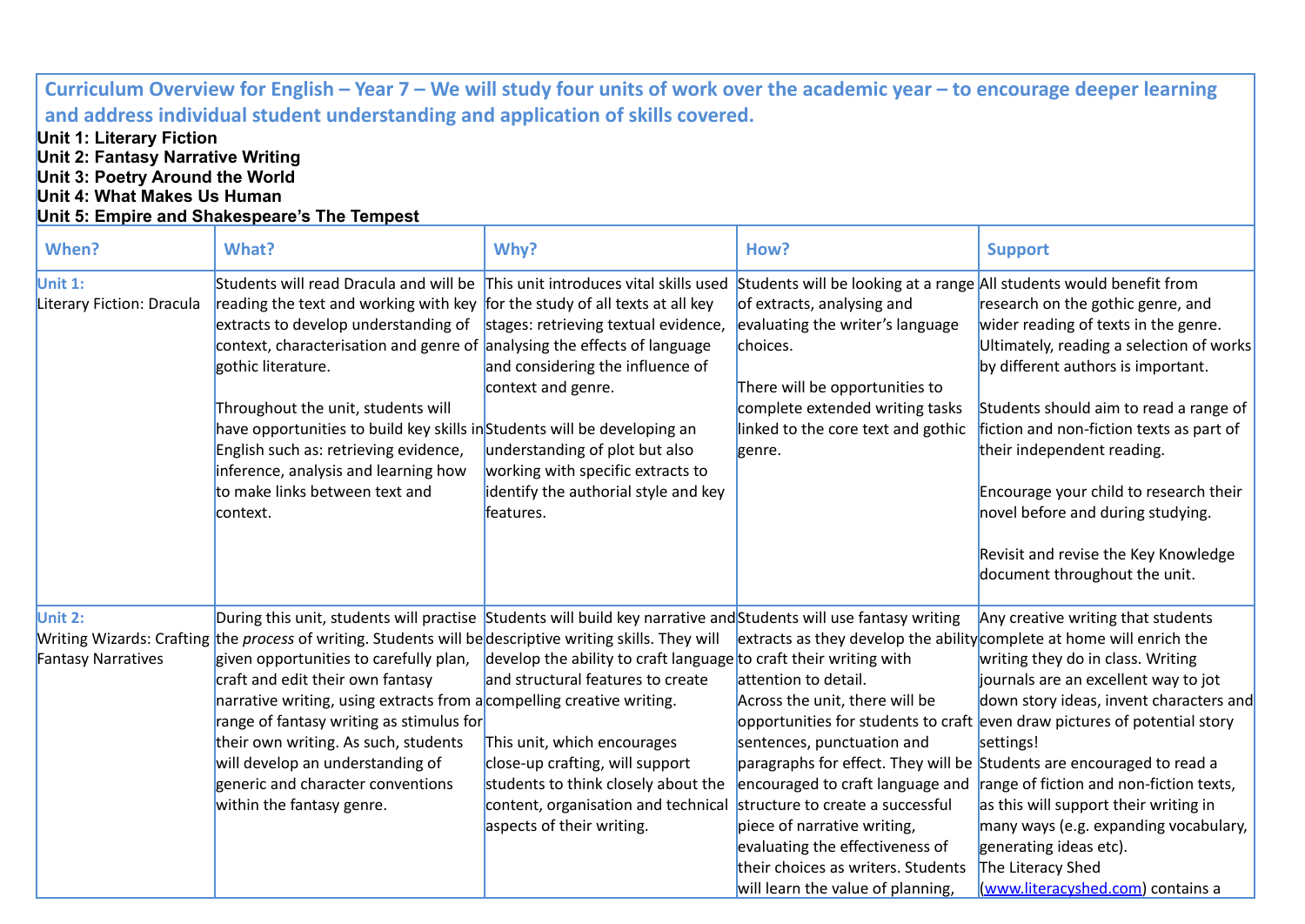|                                        |                                                                                                                                                                                                                                                                                                                                                                                                                                                                                                                                |                                                                                                                                                                                                                                                                                                                                                                                                                                                                                                                                                            | drafting and editing their writing.<br>Ultimately, students will develop<br>their ability to write<br>independently and originally,<br>whilst also considering generic<br>conventions.                                                  | wide-range of thought-provoking<br>images that work as excellent writing<br>prompts.<br>Revisit and revise the Key Knowledge<br>document throughout the unit.                                                                                                                                                                     |
|----------------------------------------|--------------------------------------------------------------------------------------------------------------------------------------------------------------------------------------------------------------------------------------------------------------------------------------------------------------------------------------------------------------------------------------------------------------------------------------------------------------------------------------------------------------------------------|------------------------------------------------------------------------------------------------------------------------------------------------------------------------------------------------------------------------------------------------------------------------------------------------------------------------------------------------------------------------------------------------------------------------------------------------------------------------------------------------------------------------------------------------------------|-----------------------------------------------------------------------------------------------------------------------------------------------------------------------------------------------------------------------------------------|-----------------------------------------------------------------------------------------------------------------------------------------------------------------------------------------------------------------------------------------------------------------------------------------------------------------------------------|
| Unit 3:                                | During this unit, students will build<br>Poetry Around the World familiarity with poetic techniques as<br>they explore a range of poetry from<br>around the world.<br>Students will have repeated<br>opportunities to analyse and evaluate<br>the effect of key poetic features, whilst This unit encourages students to<br>also considering the feelings,<br>emotions and ideas expressed across<br>the poems in the unit.                                                                                                    | This unit will broaden and deepen<br>students' understanding of poetry<br>across different cultures. It<br>encourages an appreciation of how Students will closely analyse<br>language and structure can be used language choices and evaluate the an excellent basis for discovering a<br>in poetry to create meaning.<br>form opinions about poetry, and<br>engage with the ideas, emotions<br>and viewpoints throughout the unit<br>This unit builds analytical skills and<br>cultural capital with challenging,<br>diverse and high-quality Literature | Students will study a range of<br>poems.<br>effect on the reader. They will<br>learn to develop and support their<br>opinions about a range of poetry.                                                                                  | A familiarity with a range of poetry<br>would be beneficial. The timeline<br>anthology on the 'Poetry By Heart'<br>website (www.poetrybyheart.org.uk) is<br>wide-range of poetry.<br>Revisit and revise the Key Knowledge<br>document throughout the unit.                                                                        |
| <b>Unit 4: What Makes Us</b><br>Human? | This unit encourages students to<br>think conceptually and deeply about<br>big ideas and questions: the biggest<br>question being 'What Makes Us<br>Human?'<br>Students will develop the ability to<br>understand viewpoints in<br>non-fiction texts including<br>biographical and autobiographical<br>extracts.<br>Students will be encouraged to<br>articulate their own ideas on a<br>range of topics.<br>Students will be given opportunities<br>to explore and analyse a range of<br>non-fiction material to identify key | In this unit students will continue<br>to consolidate and develop<br>analysis skills, whilst also forming<br>their own opinions in order to<br>respond successfully to topics<br>and issues raised across the unit.<br>This unit helps students to build<br>an awareness of purpose and<br>audience.<br>This unit offers opportunity to<br>engage in meaningful discussion<br>about humanity, ethical issues<br>and the world around us - it<br>promotes personal and cultural<br>enrichment.                                                              | Students will be looking at a<br>variety of non-fiction texts,<br>recapping language techniques<br>that can be used to analyse and<br>evaluate the success of<br>non-fiction texts.<br>They will produce their own<br>version of texts. | Encourage students to read widely:<br>newspaper articles/ magazines<br>$\bullet$<br>Biography/ autobiography<br>$\bullet$<br>travel writing<br>$\bullet$<br>information texts<br>$\bullet$<br>as more experience with these texts<br>will be of benefit.<br>Revisit and revise the Key Knowledge<br>document throughout the unit. |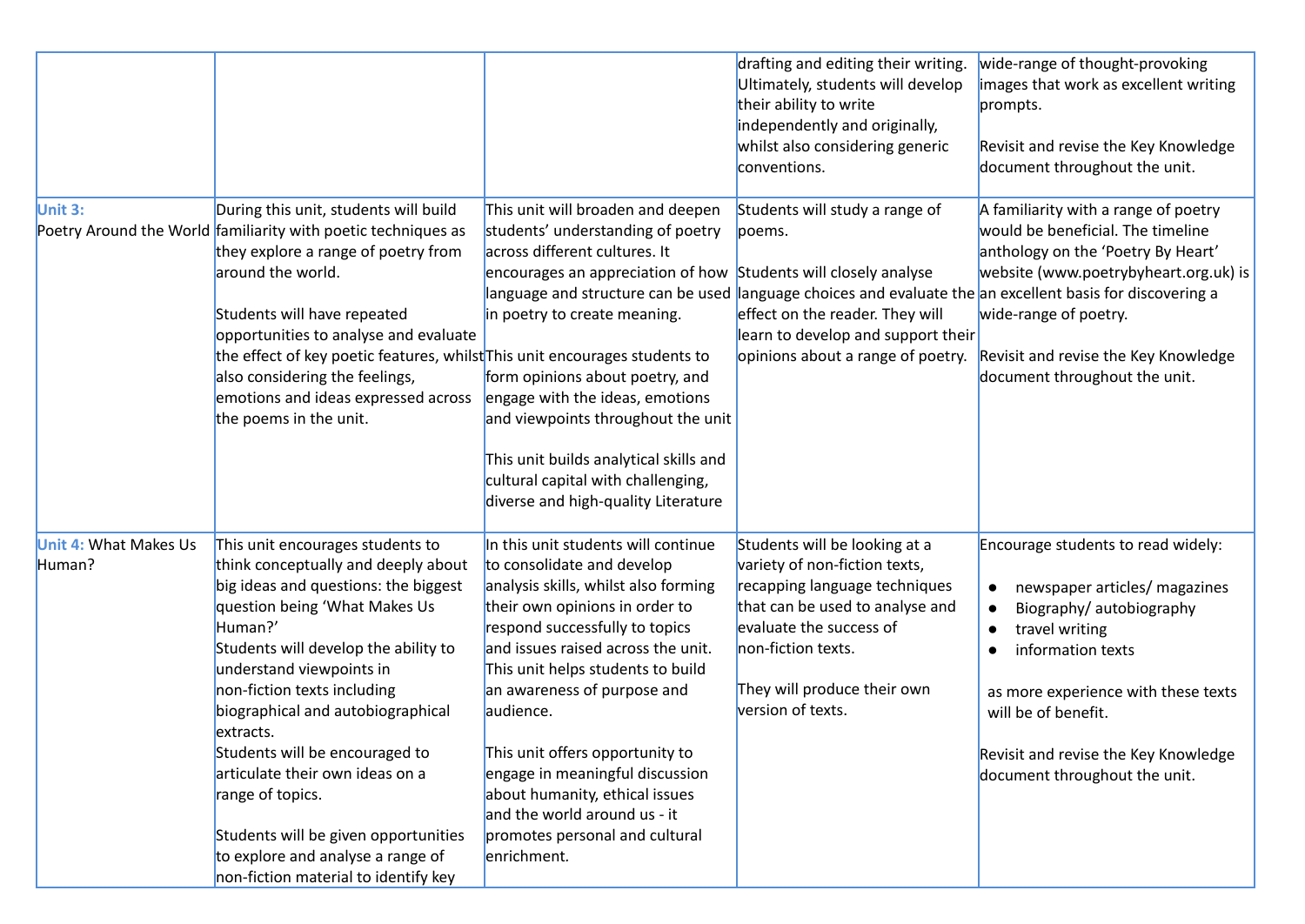|                                          | features of their construction.<br>Students will work towards using<br>autobiography conventions in their<br>own writing.                                                                                                                                                                                                                                       |                                                                                                                                                                                                                                                                                                                                                                |                                                                                                                                               |                                                                                                                                                                                                                                                                                                                                                                                                          |
|------------------------------------------|-----------------------------------------------------------------------------------------------------------------------------------------------------------------------------------------------------------------------------------------------------------------------------------------------------------------------------------------------------------------|----------------------------------------------------------------------------------------------------------------------------------------------------------------------------------------------------------------------------------------------------------------------------------------------------------------------------------------------------------------|-----------------------------------------------------------------------------------------------------------------------------------------------|----------------------------------------------------------------------------------------------------------------------------------------------------------------------------------------------------------------------------------------------------------------------------------------------------------------------------------------------------------------------------------------------------------|
| <b>Unit 5: Empire</b><br>and The Tempest | Students will develop an<br>understanding of Shakespearean<br>language and Shakespeare's works<br>through the study of character and<br>theme.<br>They will also be furthering their<br>understanding of play scripts and<br>their key conventions. Students<br>will learn how to link context to<br>text as they explore key scenes,<br>characters and themes. | In this unit, students are<br>given opportunities to<br>explore how context affects<br>the portrayal of characters.<br>Students will be encouraged<br>to think conceptually and<br>deeply about how people<br>treat each other.<br>Students will learn to<br>evaluate the success of<br>character portrayal within<br>the text, and also engage<br>creatively. | Students will read and<br>consider key extracts from the<br>play, with particular attention<br>to the presentation of<br>character and theme. | Watching Shakespeare plays in<br>performance is one of the best<br>ways to develop understanding of<br>his work.<br>Research on Shakespeare's life<br>and Elizabethan England will also<br>be hugely helpful.<br>Reading play texts generally will<br>build understanding of the form<br>(e.g. the use of stage directions).<br>Revisit and revise the Key<br>Knowledge document throughout<br>the unit. |